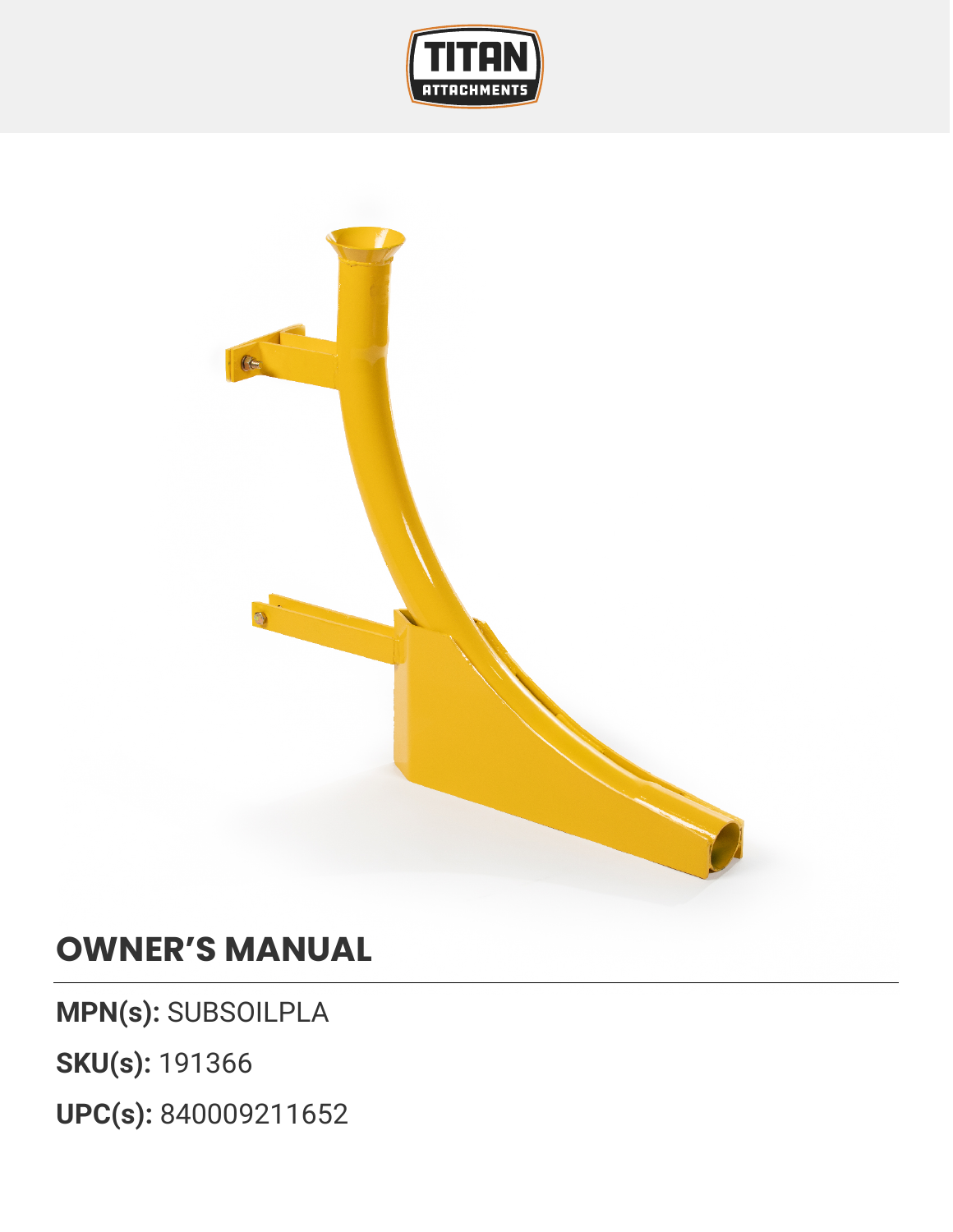## **PARTS DIAGRAM / EXPLODED VIEW**



| <b>ITEM</b> | <b>PART</b> | <b>DESCRIPTION</b>                      | <b>QTY</b> |
|-------------|-------------|-----------------------------------------|------------|
|             | SSPLA01     | <b>SUBSOILER PIPE LAYING ATTACHMENT</b> |            |
|             | SSPLA02     | M12 X40 NUT AND BOLT                    |            |
|             | SSPLA03     | M12 X 80 NUT AND BOLT                   |            |
|             | SSPLA04     | <b>CLAMPING PLATE</b>                   |            |